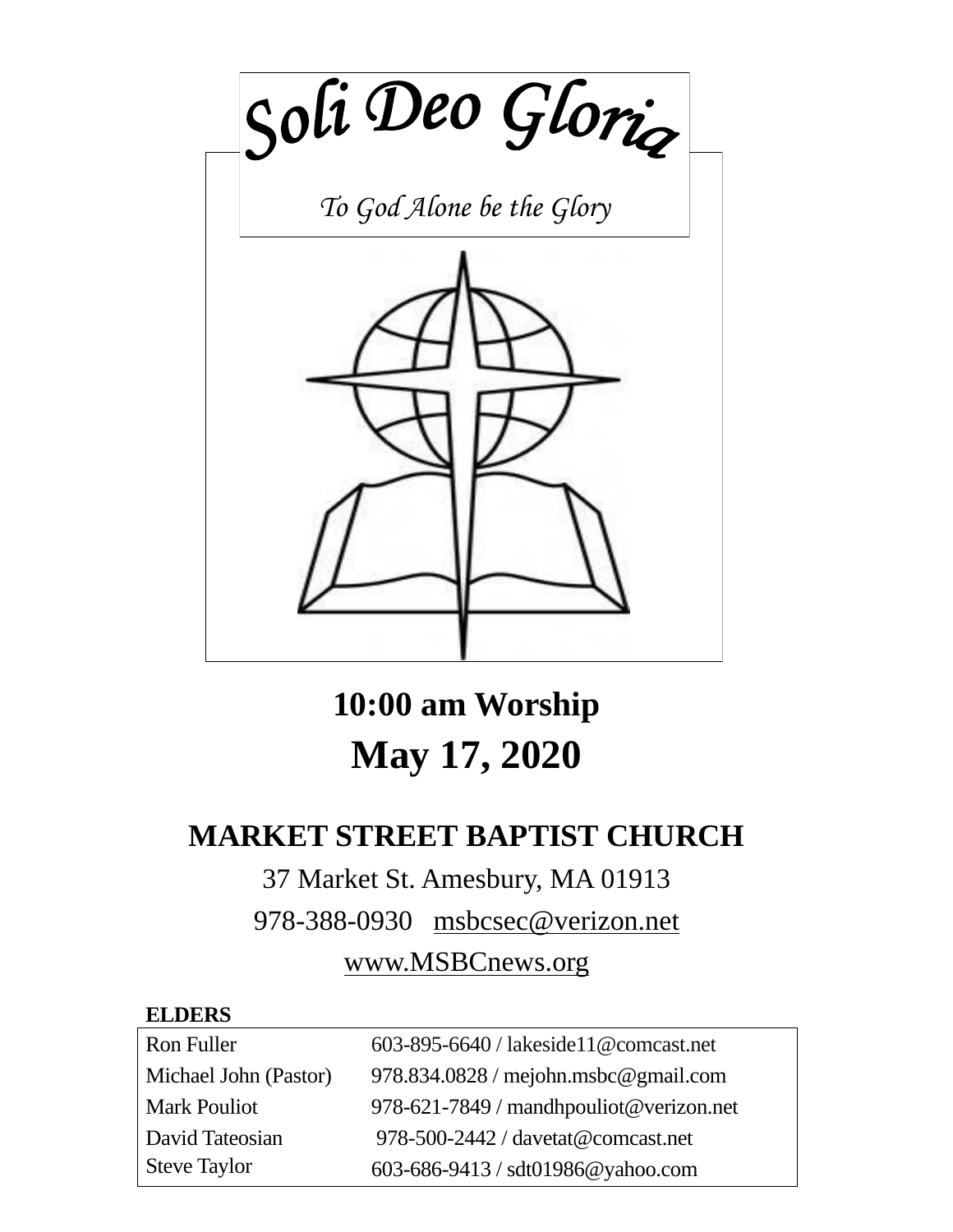# *Order of Worship*

# **Call to Worship & Prayer of Praise** *Psalm 110:1-4*

The LORD says to my Lord: "Sit at my right hand, until I make your enemies your footstool." The LORD sends forth from Zionyour mighty scepter. Rule in the midst of your enemies! Your people will offer themselves freely on the day of your power, in holy garments; from the womb of the morning,the dew of your youth will be yours. The LORD has swornand will not change his mind, "You are a priest forever after the order of Melchizedek."

# **Hymns of Praise**

# **ALL HAIL THE POWER OF JESUS' NAME** *(Hymn #314)*

All hail the power of Jesus' name! Let angels prostrate fall; Bring forth the royal diadem, and crown Him Lord of all! Bring forth the royal diadem, and crown Him Lord of all!

Ye chosen seed of Israel's race, Ye ransomed from the fall; Hail Him who saves you by His grace, and crown Him Lord of all! Hail Him who saves you by His grace, and crown Him Lord of all!

Let every kindred, every tribe, on this terrestrial ball, To Him all majesty ascribe, and crown Him Lord of all! To Him all majesty ascribe, and crown Him Lord of all!

# **CROWN HIM WITH MANY CROWNS** *(Hymn #304)*

Crown Him with many crowns, the Lamb upon the throne; Hark! How the heavenly anthem drowns all music but its own; Awake, my soul, and sing of Him who died for thee, And Hail Him as thy matchless King through all eternity.

Crown Him the Lord of life, who triumphed o'er the grave, And rose victorious in the strife for those He came to save; His glories now we sing who died and rose on high, Who died eternal life to bring, and lives that death may die.

Crown Him the Lord of peace, Whose power a scepter sways From pole to pole, that wars may cease and all be prayer and praise; His reign shall know no end, and round His pierced feet Fair flowers of paradise extend their fragrance ever sweet!

Crown Him the Lord of love; behold His hands and side, Rich wounds, yet visible above, in beauty glorified; No angels in the sky can fully bear that sight, But downward bend their burning eyes at mysteries so bright.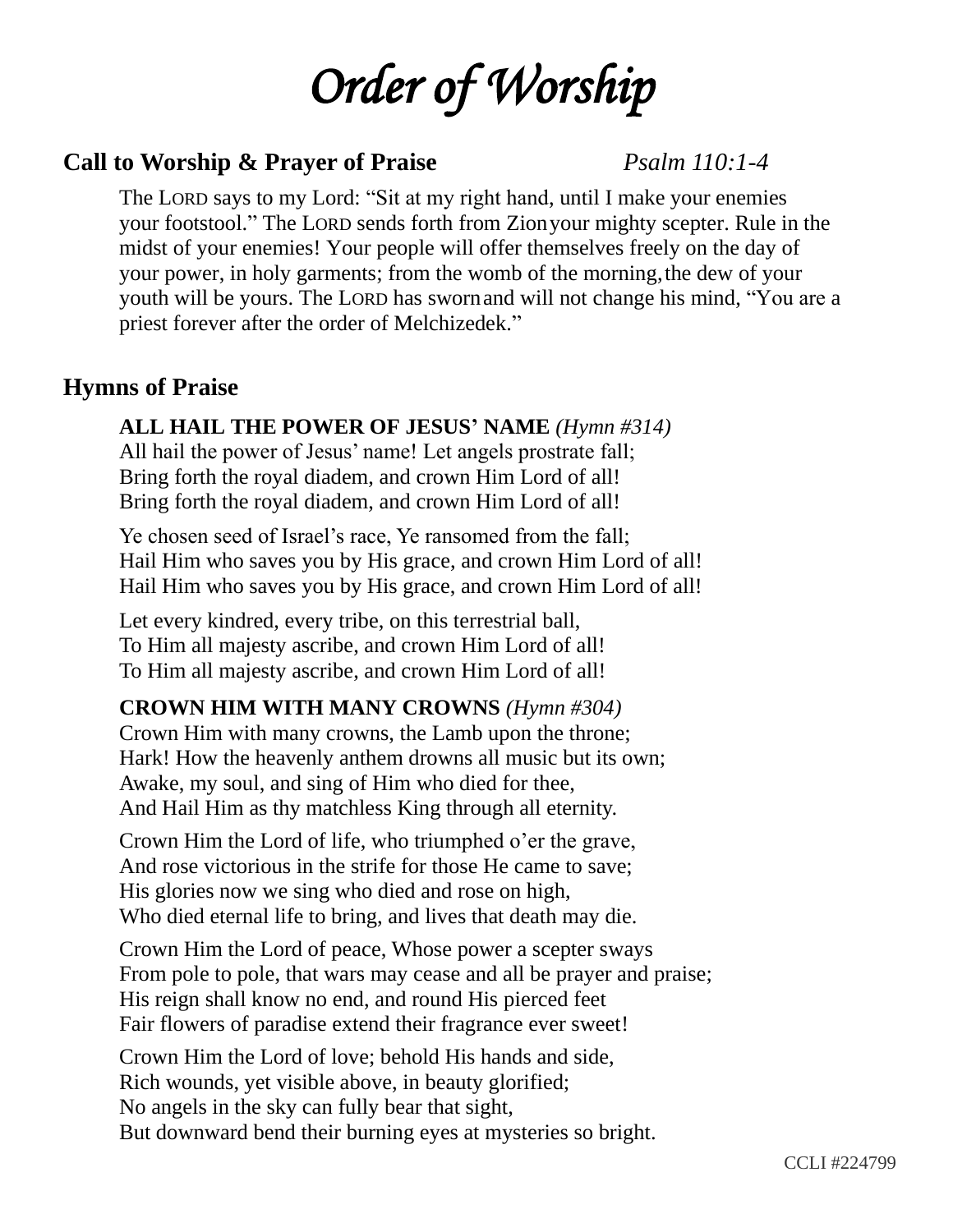# **Scripture Reading** *From Psalm 103*

Bless the LORD, O my soul, and all that is within me, bless his holy name!

Bless the LORD, O my soul, and forget not all his benefits:

who forgives all your sins, who heals all your diseases,

who redeems your life from the pit,

who crowns you with steadfast love and mercy,

who satisfies you with good so that your youth is renewed like the eagle's.

The LORD works righteousness and justice for all who are oppressed. The LORD is merciful and gracious, slow to anger and abounding in steadfast love.

For as high as the heavens are above the earth, so great is his steadfast love toward those who fear him; as far as the east is from the west, so far does he remove our sins from us. As a father shows compassion to his children, so the LORD shows compassion to those who fear him. The steadfast love of the LORD is from everlasting to everlasting on those who fear him.

# **Special Music** *Magnificent, Marvelous, Matchless Love*

Magnificent, marvelous, matchless love; too vast and astounding to tell Forever existing in worlds above, now offered and given to all. Oh, fountain of beauty eternal; the Father, the Spirit, the Son. Sufficient and endlessly generous, magnificent, marvelous, matchless love.

Creation is brimming with thankfulness, the mountains, exultant they stand; The seasons rejoice in Your faithfulness, all life is sustained by Your hand. You crown every meadow with color; You paint every shade in the sky; Each day the dawn wakes as an encore of magnificent, marvelous, matchless love.

> REFRAIN: How great, how sure; His love endures forevermore. Magnificent, marvelous, matchless love.

What grace, that You entered our brokenness; You came in the fullness of time How far we had fallen from righteousness, but not from the mercies of Christ. Your cross is our door to redemption; Your death is our fullness of life. That day, how forgiveness flowed as a flood: magnificent, marvelous, matchless love. (REFRAIN)

United in Your resurrection, You lift us to infinite heights Could anything sever or take us from magnificent, marvelous, matchless love (REFRAIN)

Keith Getty, Kristyn Getty, Matt Papa, Aaron Keyes, Luke Brown

© © 2018 Getty Music Publishing (BMI) / Getty Music Songs, LLC / Love Your Enemies Publishing (ASCAP) (adm. by MusicServices.org) / Common Hymnal Publishing (ASCAP) / 10000 Fathers (ASCAP) (admin by CapitolCMGPublishing.com) / Songs from Rockwood (BMI)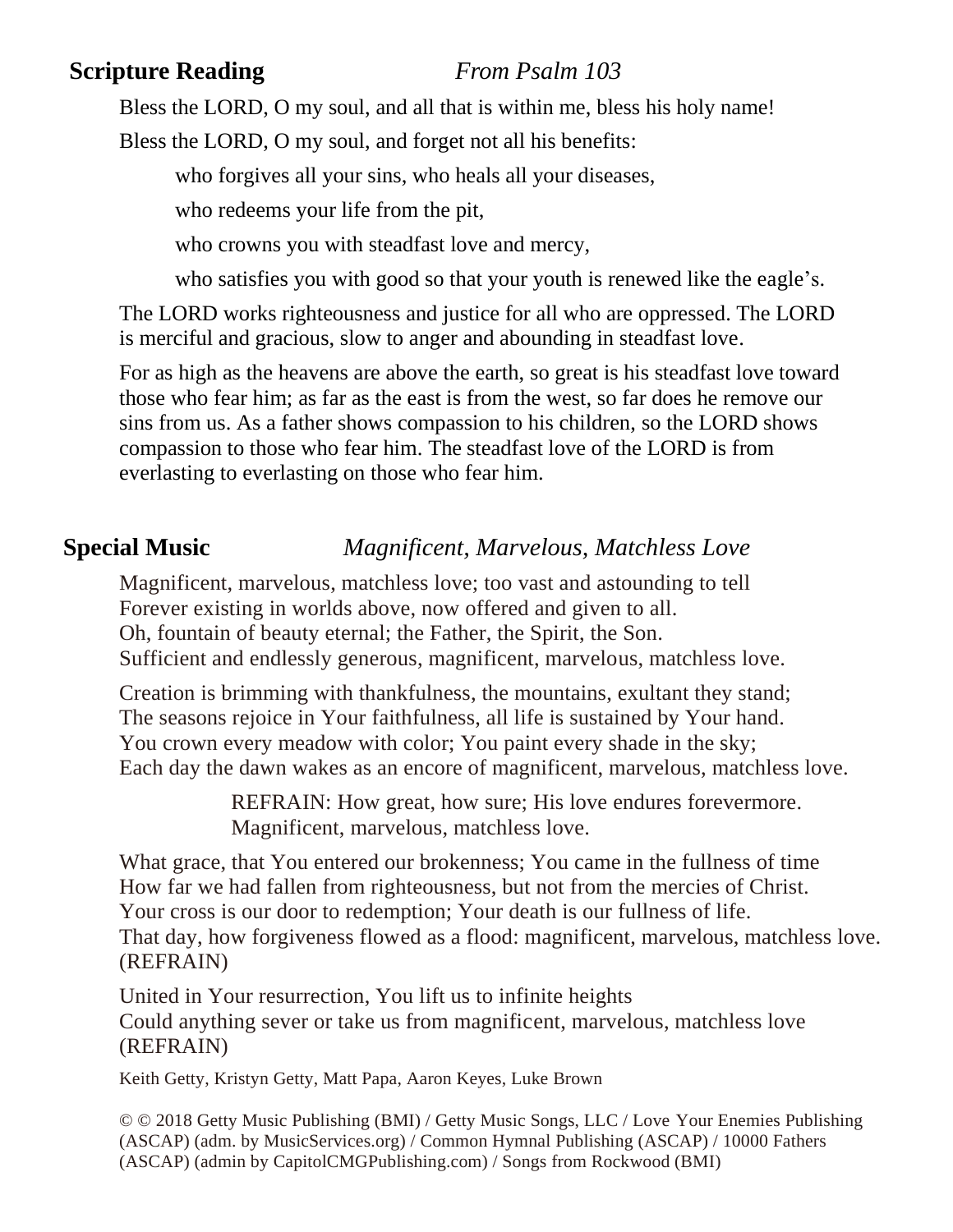#### **The Law for Confession** *Matthew 22:37-40*

"You shall love the Lord your God with all your heart and with all your soul and with all your mind. This is the great and first commandment. And a second is like it: You shall love your neighbor as yourself. On these two commandments depend all the Law and the Prophets."

# **Prayer of Confession**

**Merciful God, you pardon all who truly repent and turn to you.** 

**We humbly confess our sins and ask your mercy. We have not loved you with a pure heart, nor have we loved our neighbor as ourselves. We have not done justice, loved kindness, or walked humbly with you, our God.** 

**Have mercy on us, O God, in your loving-kindness. In your great compassion, cleanse us from our sin. Create in us a clean heart, O God, and renew a right spirit within us. Do not cast us from your presence, or take your Holy Spirit from us. Restore to us the joy of your salvation and sustain us with your bountiful Spirit. Amen.**

# **The Assurance of Pardon** *From 1 John 4:9-11*

In this the love of God was made manifest among us, that God sent his only Son into the world, so that we might live through him. In this is love, not that we have loved God but that he loved us and sent his Son to be the propitiation for our sins. Beloved, if God so loved us, we also ought to love one another.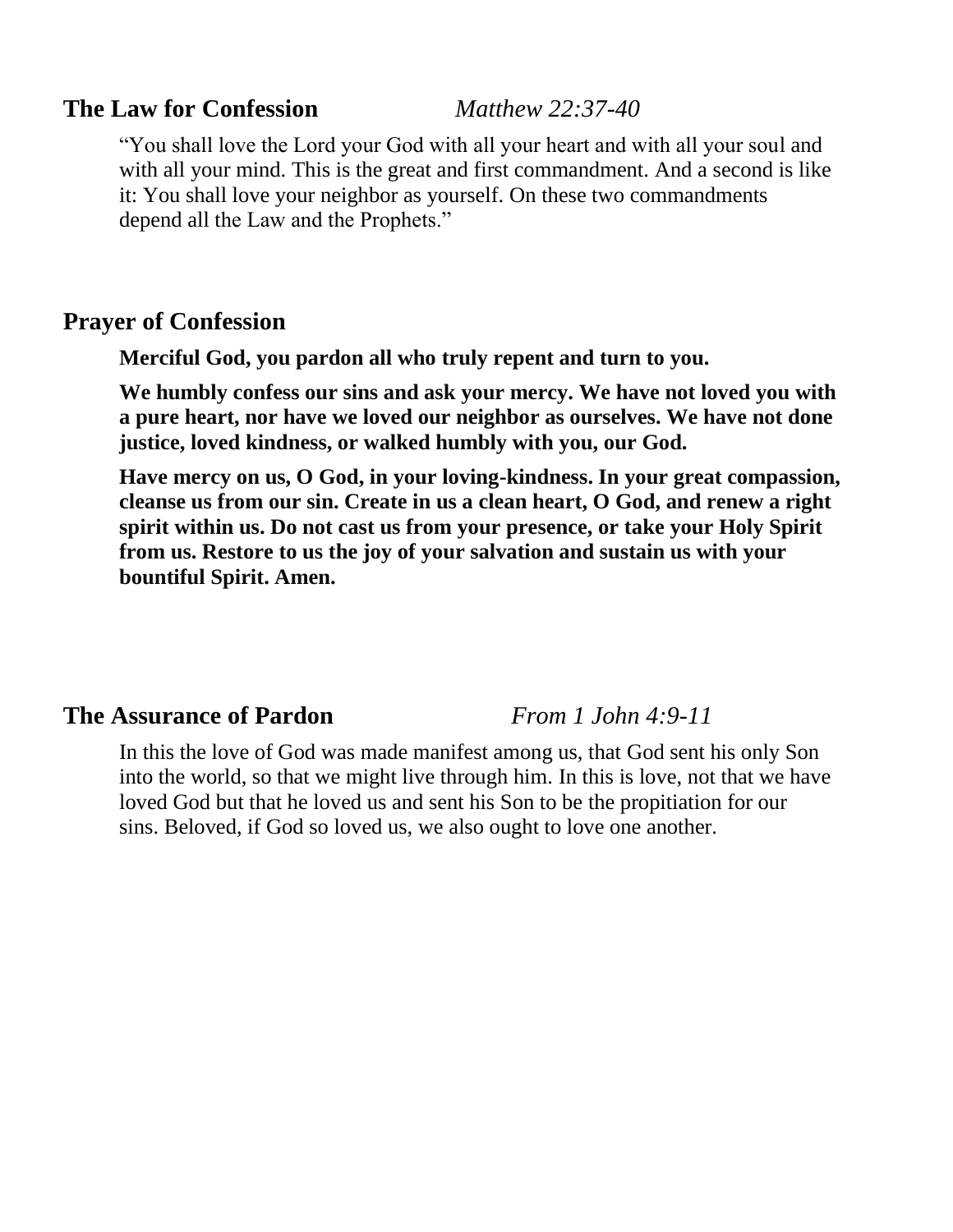#### **Songs of Reflection**

#### **LORD, HAVE MERCY** *(Matt Papa / Matt Boswell)*

1. For what we have done and left undone We fall on Your countless mercies For sins that are known and those unknown We call on Your name so holy For envy and pride, for closing our eyes For scorning our very neighbor In thought, word, and deed, we've failed You, our King How deeply we need a Savior.

Lord have mercy, Christ have mercy. Lord have mercy on us Lord have mercy, Christ have mercy. Lord have mercy on us

2. For what You have done, Your life of love

You perfectly lived, we praise You Though tempted and tried, You fixed Your eyes You finished the work God gave You And there on the tree, a King among thieves You bled for a world's betrayal You loved to the end, our merciful friend How pure and forever faithful

Lord have mercy, Christ have mercy. Lord have mercy on us Lord have mercy, Christ have mercy. Lord have mercy on us Lord have mercy, Christ have mercy. Lord have mercy on us Lord have mercy, Christ have mercy. Lord have mercy on us

3. For hearts that are cold for seizing control For scorning our very Maker In thought, word, and deed, we've failed You, our King How deeply we need a Savior

> Lord have mercy, Christ have mercy. Lord have mercy on us Lord have mercy, Christ have mercy. Lord have mercy on us Lord have mercy, Christ have mercy. Lord have mercy on us Lord have mercy, Christ have mercy. Lord have mercy on us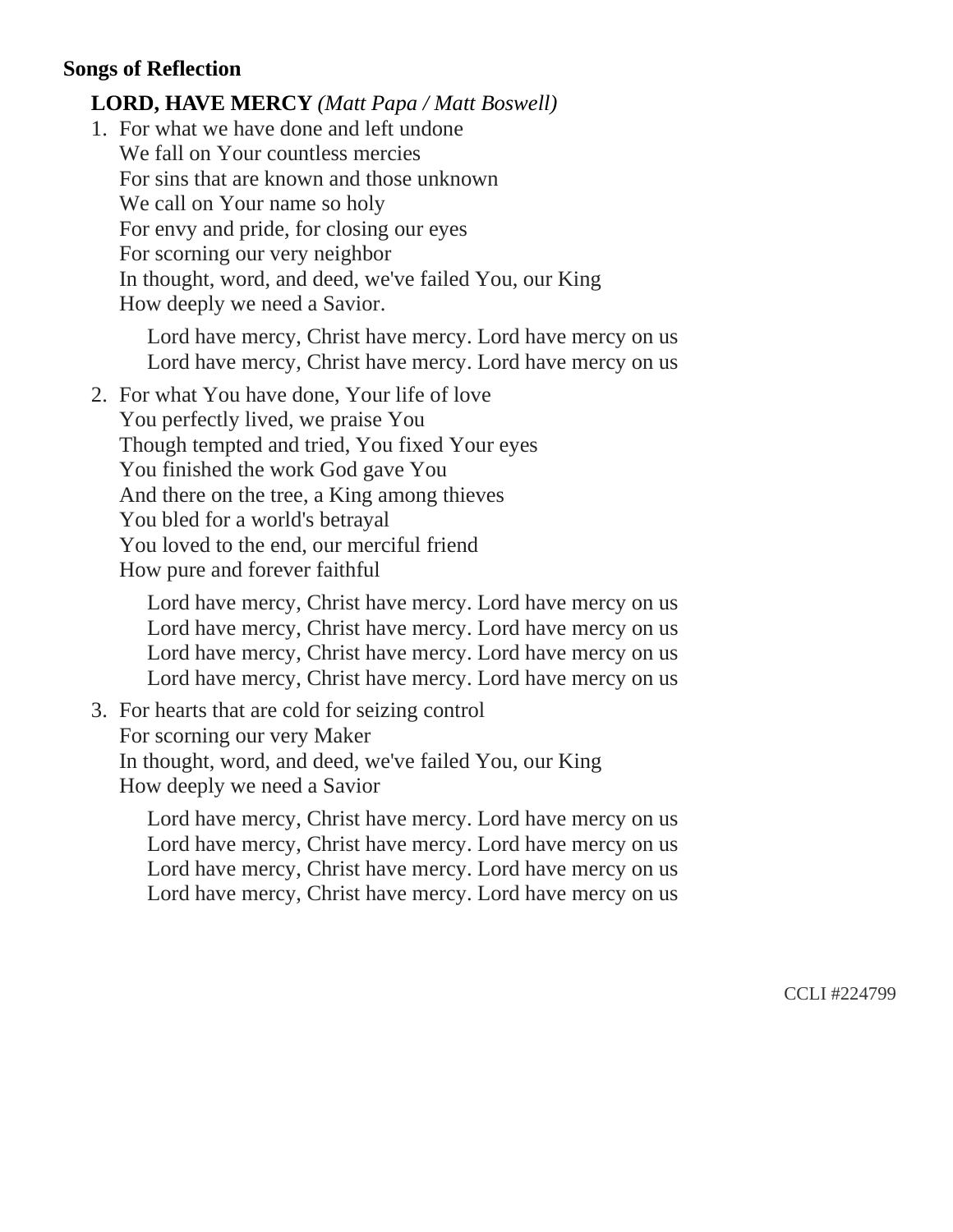# **Scripture Readings**

# **GENESIS 14:17-24**

<sup>17</sup> After his return from the defeat of Chedorlaomer and the kings who were with him, the king of Sodom went out to meet him at the Valley of Shaveh (that is, the King's Valley). **<sup>18</sup>** And Melchizedek king of Salem brought out bread and wine. (He was priest of God Most High.) **<sup>19</sup>** And he blessed him and said,

"Blessed be Abram by God Most High,

Possessor of heaven and earth;

**<sup>20</sup>** and blessed be God Most High, who has delivered your enemies into your hand!"

And Abram gave him a tenth of everything. **<sup>21</sup>** And the king of Sodom said to Abram, "Give me the persons, but take the goods for yourself." **<sup>22</sup>**But Abram said to the king of Sodom, "I have lifted my hand $[G]$  to the LORD, God Most High, Possessor of heaven and earth, **<sup>23</sup>** that I would not take a thread or a sandal strap or anything that is yours, lest you should say, 'I have made Abram rich.' **<sup>24</sup>** I will take nothing but what the young men have eaten, and the share of the men who went with me. Let Aner, Eshcol, and Mamre take their share."

# **HEBREWS 7:1-10**

For this Melchizedek, king of Salem, priest of the Most High God, met Abraham returning from the slaughter of the kings and blessed him, **2** and to him Abraham apportioned a tenth part of everything. He is first, by translation of his name, king of righteousness, and then he is also king of Salem, that is, king of peace. **<sup>3</sup>** He is without father or mother or genealogy, having neither beginning of days nor end of life, but resembling the Son of God he continues a priest forever.

**<sup>4</sup>** See how great this man was to whom Abraham the patriarch gave a tenth of the spoils!<sup>5</sup> And those descendants of Levi who receive the priestly office have a commandment in the law to take tithes from the people, that is, from their brothers, though these also are descended from Abraham. **<sup>6</sup>**But this man who does not have his descent from them received tithes from Abraham and blessed him who had the promises. **7** It is beyond dispute that the inferior is blessed by the superior. <sup>8</sup> In the one case tithes are received by mortal men, but in the other case, by one of whom it is testified that he lives. **<sup>9</sup>** One might even say that Levi himself, who receives tithes, paid tithes through Abraham, <sup>10</sup> for he was still in the loins of his ancestor when Melchizedek met him.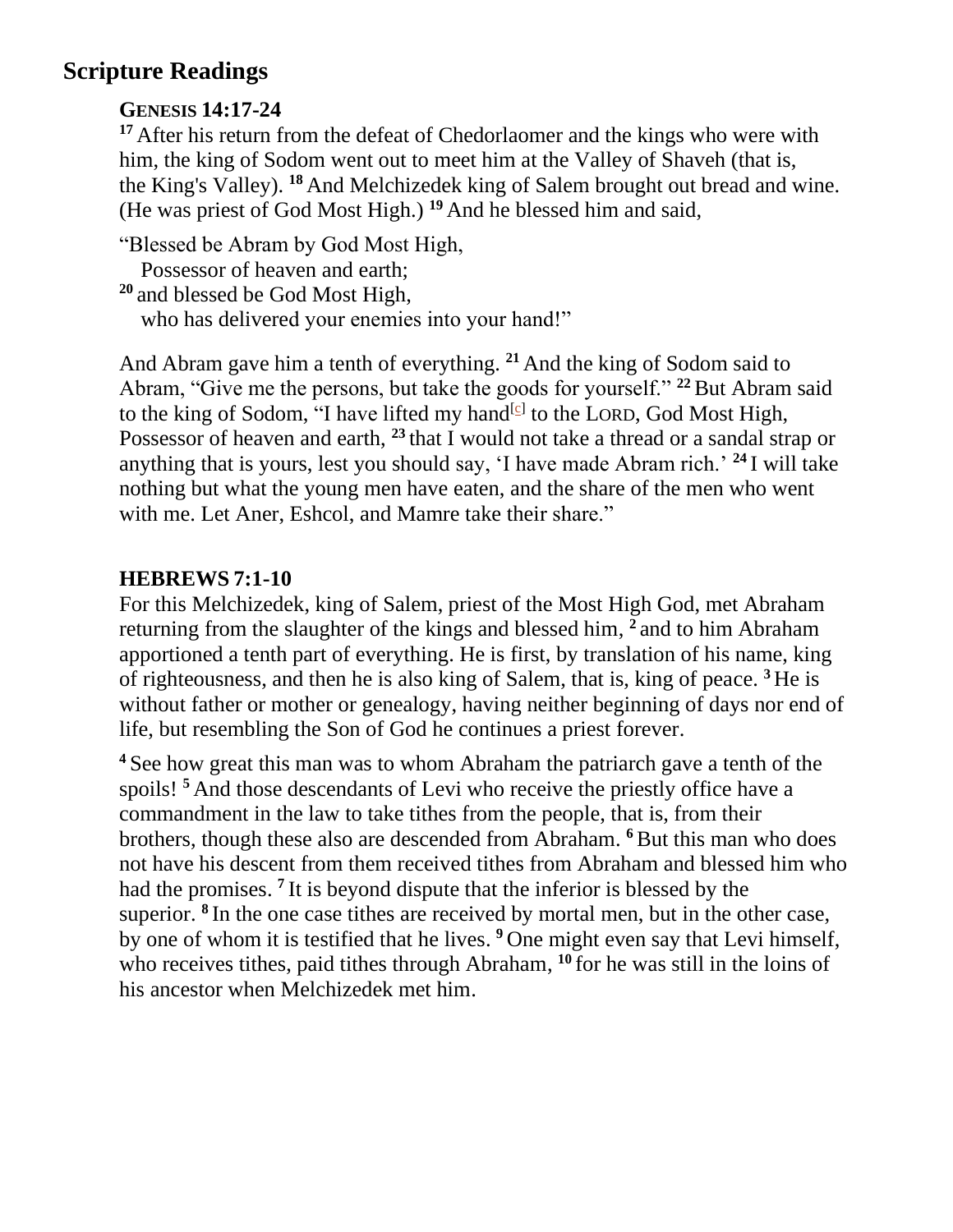# **Sermon "The Order of Melchizedek"**

|  | I. WHO WAS MELCHIZEDEK? (Genesis 14:17-24)                             |  |  |
|--|------------------------------------------------------------------------|--|--|
|  | A. Melchizedek is a Mysterious Man in Genesis                          |  |  |
|  |                                                                        |  |  |
|  |                                                                        |  |  |
|  | B. Melchizedek was Greater than Abraham                                |  |  |
|  | 1. Abraham paid T_________________ to Melchizedek                      |  |  |
|  | 2. Melchizedek B_____________________Abraham                           |  |  |
|  | II. HOW DOES MELCHIZEDEK POINT US TO CHRIST? (Hebrews 7:1-10)          |  |  |
|  | A. Like Melchizedek, Jesus is the King                                 |  |  |
|  |                                                                        |  |  |
|  | 2. He is also the King of $P_{\perp}$                                  |  |  |
|  | B. Like Melchizedek, Jesus is the Priest                               |  |  |
|  | 1. He is the Priest who $S_$ $F_$                                      |  |  |
|  |                                                                        |  |  |
|  | III. WHY DOES MELCHIZEDEK MATTER TO US? (Psalm 110)                    |  |  |
|  | A. The Separation of Orders in the Old Covenant                        |  |  |
|  |                                                                        |  |  |
|  | 2. Priests must be from the Order/Tribe of L                           |  |  |
|  | B. The Order of Melchizedek qualifies Jesus to be both King and Priest |  |  |
|  |                                                                        |  |  |
|  |                                                                        |  |  |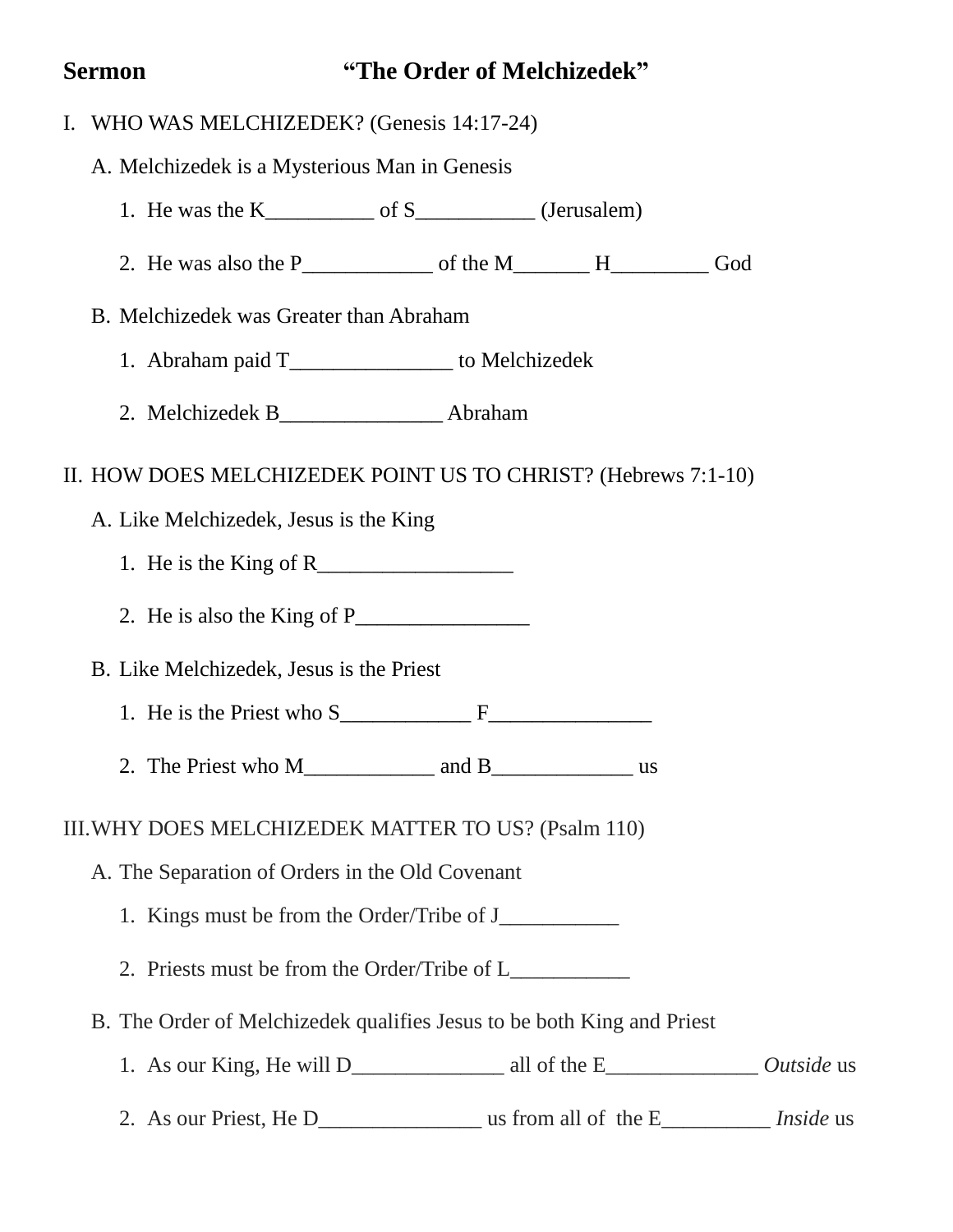# **Hymn of Response**

#### **BEFORE THE THRONE OF GOD ABOVE** *(HYMN #448)*

Before the throne of God above I have a strong, a perfect plea, A great High Priest whose name is 'Love,' Who ever lives and pleads for me. My name is graven on His hands, My name is written on His heart; I know that while in heaven He stands, No tongue can bid me thence depart, No tongue can bid me thence depart.

When Satan tempts me to despair, And tells me of the guilt within, Upward I look and see Him there Who made an end to all my sin. Because the sinless Savior died, My sinful soul is counted free; For God, the Just, is satisfied To look on Him and pardon me, To look on Him and pardon me.

Behold Him there! The risen Lamb, My perfect, spotless Righteousness; The great unchangeable I AM, The King of glory and of grace! One with Himself I cannot die, My soul is purchased with His blood; My life is hid with Christ on high, With Christ, my Savior and my God, With Christ, my Savior and my God.

CCLI #224799

## **Missions Moments**

*Paul Biswas (South Asian Ministry in Boston) Ron & Sharon Malone (WSEW – Word Radio)* 

# **Prayers of the Church**